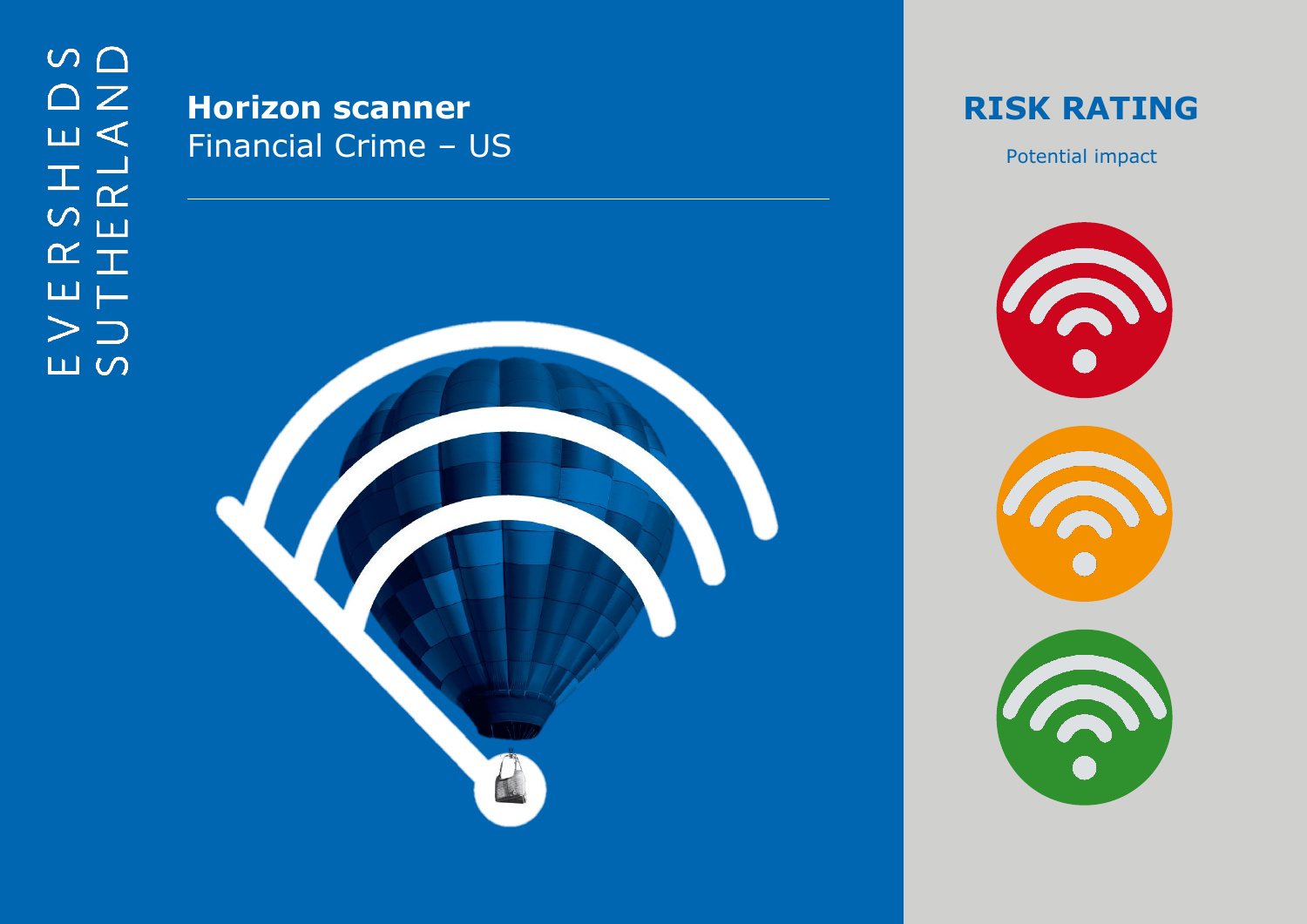| Legal issue/risk                                                                                                                                                                                                                                                                                                                                                                                                                                                                                                                                                                                                                                                                                                                                                                                                                                                                                                                | When?        | <b>What's next</b>                                                                                                                                                                                                                                                                                                                                                                                                                                                                                                                                        | <b>Supporting</b><br><b>information</b>                                                                                                                                                                           |  |
|---------------------------------------------------------------------------------------------------------------------------------------------------------------------------------------------------------------------------------------------------------------------------------------------------------------------------------------------------------------------------------------------------------------------------------------------------------------------------------------------------------------------------------------------------------------------------------------------------------------------------------------------------------------------------------------------------------------------------------------------------------------------------------------------------------------------------------------------------------------------------------------------------------------------------------|--------------|-----------------------------------------------------------------------------------------------------------------------------------------------------------------------------------------------------------------------------------------------------------------------------------------------------------------------------------------------------------------------------------------------------------------------------------------------------------------------------------------------------------------------------------------------------------|-------------------------------------------------------------------------------------------------------------------------------------------------------------------------------------------------------------------|--|
| The US Department of Justice revised the<br><b>Evaluation of Corporate Compliance Programs</b><br>guidance.<br>The Evaluation of Corporate Compliance Programs<br>provides guidance to prosecutors conducting an<br>investigation of a corporation and determining whether to<br>bring charges. Since 2017, the guidance has undergone<br>several revisions intended to provide clarity and<br>transparency.<br>The June 2020 revisions provide useful insight into the<br>US Department of Justice's current focus, which includes<br>(i) the ongoing evolution of a company's compliance<br>program; (ii) the need to evaluate the compliance<br>program based on a company's individual circumstances;<br>(iii) the importance of ensuring the compliance function is<br>sufficiently resourced and has appropriate authority; and<br>(iv) the compliance function's access to and use of data<br>to accomplish these goals. | 1 June 2020  | Companies should evaluate<br>their compliance programs to<br>ensure they are adequate,<br>particularly in areas related to<br>ongoing testing and review of<br>the compliance program, the<br>program's ability to address<br>evolving and emerging risks,<br>the resources and information<br>available to the compliance<br>function, and whether<br>personnel are able to<br>implement the compliance<br>program effectively.                                                                                                                          | <b>US Department of</b><br><b>Justice Evaluation</b><br>of Corporate<br>Compliance<br>Programs<br>"US Department of<br>Justice revises DOJ<br>Corporate<br>Compliance<br><b>Program evaluation</b><br>quidelines" |  |
| The US Supreme Court limited the US Securities and<br><b>Exchange Commission's authority to seek</b><br>disgorgement.<br>In June 2020, the US Supreme Court rendered its<br>decision in Liu v. SEC, a case that challenged the SEC's<br>authority to obtain disgorgement. The Supreme Court<br>upheld the SEC's ability to seek disgorgement, but<br>imposed limitations on how disgorgement is calculated<br>and how collected funds are used.<br>Historically, the SEC could order disgorgement of a<br>wrongdoer's ill-gotten proceeds. The Liu decision limits<br>disgorgement to net profits and requires deduction of<br>legitimate business expenses from the amount of the ill-<br>gotten gains. The decision also held that the SEC cannot<br>impose joint-and-several liability for disgorgement unless                                                                                                               | 22 June 2020 | How the SEC will apply these<br>principles in practice is<br>uncertain, and there inevitably<br>will be additional litigation to<br>define those limitations.<br>In the meantime, companies in<br>settlement discussions with the<br>SEC should consider how they<br>can use the Liu decision to<br>their advantage. Companies<br>may be able to obtain<br>significantly reduced penalties<br>if they can show that the net<br>profits from the alleged<br>wrongdoing were less than the<br>alleged ill-gotten proceeds.<br>Companies may also be able to | Liu v. SEC decision                                                                                                                                                                                               |  |







Immediate impact **Short-term impact** On the horizon



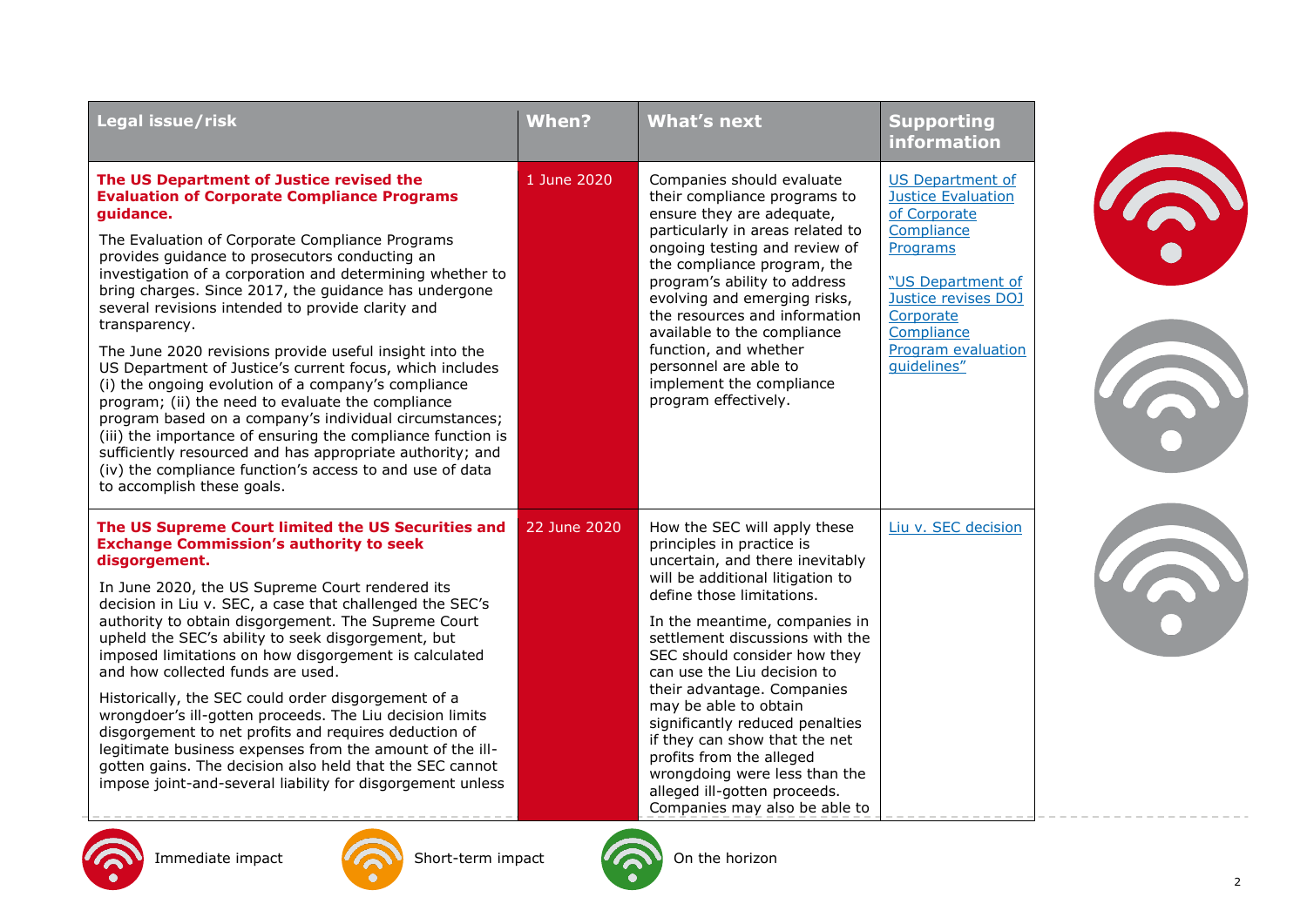| Legal issue/risk                                                                                                                                                                                                                                                                                                                                                                                                                                                                                                                                                                                                                                                                                                                                                                                                                                                                                                                                                                                                                                                                                                                                                                                         | When?             | <b>What's next</b>                                                                                                                                                                                                                                                                                                                                                                                                                                                                                   | <b>Supporting</b><br><b>information</b>                                                                                                                                                                                                              |
|----------------------------------------------------------------------------------------------------------------------------------------------------------------------------------------------------------------------------------------------------------------------------------------------------------------------------------------------------------------------------------------------------------------------------------------------------------------------------------------------------------------------------------------------------------------------------------------------------------------------------------------------------------------------------------------------------------------------------------------------------------------------------------------------------------------------------------------------------------------------------------------------------------------------------------------------------------------------------------------------------------------------------------------------------------------------------------------------------------------------------------------------------------------------------------------------------------|-------------------|------------------------------------------------------------------------------------------------------------------------------------------------------------------------------------------------------------------------------------------------------------------------------------------------------------------------------------------------------------------------------------------------------------------------------------------------------------------------------------------------------|------------------------------------------------------------------------------------------------------------------------------------------------------------------------------------------------------------------------------------------------------|
| it can show that the wrongdoers engaged in "concerted<br>wrongdoing".<br>The Supreme Court held that disgorgement must be "for<br>the benefit of investors". The funds collected from the<br>disgorgement must be returned to the victims or<br>otherwise be used for the victims' benefit.                                                                                                                                                                                                                                                                                                                                                                                                                                                                                                                                                                                                                                                                                                                                                                                                                                                                                                              |                   | arque that any disgorgement is<br>inappropriate if the SEC cannot<br>identify harmed investors that<br>could benefit from the<br>disgorgement.                                                                                                                                                                                                                                                                                                                                                       |                                                                                                                                                                                                                                                      |
| <b>FinCEN issued an Advisory on Cybercrime and</b><br><b>Cyber-Enabled Crime Exploiting the Coronavirus</b><br>Disease 2019 (COVID-19) Pandemic.<br>On 30 July 2020, the Financial Crimes Enforcement<br>Network (FinCEN) released the "Advisory on Cybercrime<br>and Cyber-Enabled Crime Exploiting the Coronavirus<br>Disease 2019 (COVID-19) Pandemic," which explains how<br>cybercriminals are using the COVID-19 pandemic to their<br>advantage, capitalizing on remote access and exploiting<br>financial institutions, businesses, and their customers to<br>commit fraud, identity theft and generally disrupt<br>business.<br>According to the Advisory, FinCEN has observed an<br>increase in cybercriminals (i) targeting and exploiting the<br>use of remote platforms and processes; (ii) engaging in<br>phishing, malware and extortion; and (iii) using business<br>email compromise schemes to commit fraud and interrupt<br>business and supply chains. The Advisory describes "red<br>flags" under each category-twenty potential indicators of<br>cybercrime in total-used most often by criminals to<br>exploit vulnerabilities created or exacerbated by the<br>COVID-19 pandemic. | 30 July 2020      | FinCEN is focused on whether<br>financial institutions have<br>systems in place to effectively<br>mitigate the risks that<br>cybercriminals pose to financial<br>institutions and their<br>customers, and the Advisory is<br>likely a preview of future<br>enforcement trends. Financial<br>institutions should assess their<br>systems proactively to<br>determine if their current<br>framework adequately<br>addresses cybercrime risks<br>that put them and/or their<br>customers in harm's way. | <b>FinCEN Advisory on</b><br>Cybercrime and<br><b>Cyber-Enabled</b><br><b>Crime Exploiting</b><br>the Coronavirus<br>Disease 2019<br>$(COVID-19)$<br>Pandemic<br>"FinCEN advisory<br>highlights<br>increased<br>cybercrime risks<br>during COVID-19" |
| The US Department of Commerce's Bureau of<br><b>Industry and Security amended the foreign-</b><br>produced direct product rule targeting Huawei.<br>On May 15, 2020, the US Department of Commerce's<br>Bureau of Industry and Security (BIS) expanded its                                                                                                                                                                                                                                                                                                                                                                                                                                                                                                                                                                                                                                                                                                                                                                                                                                                                                                                                               | 17 August<br>2020 | Global companies that export<br>products to, or otherwise<br>engage in business with,<br>Huawei or its affiliates should<br>consider the implications of the                                                                                                                                                                                                                                                                                                                                         | Department of<br><b>Commerce Final</b><br>Rule: Addition of<br>Huawei Non-U.S.<br>Affiliates to the                                                                                                                                                  |











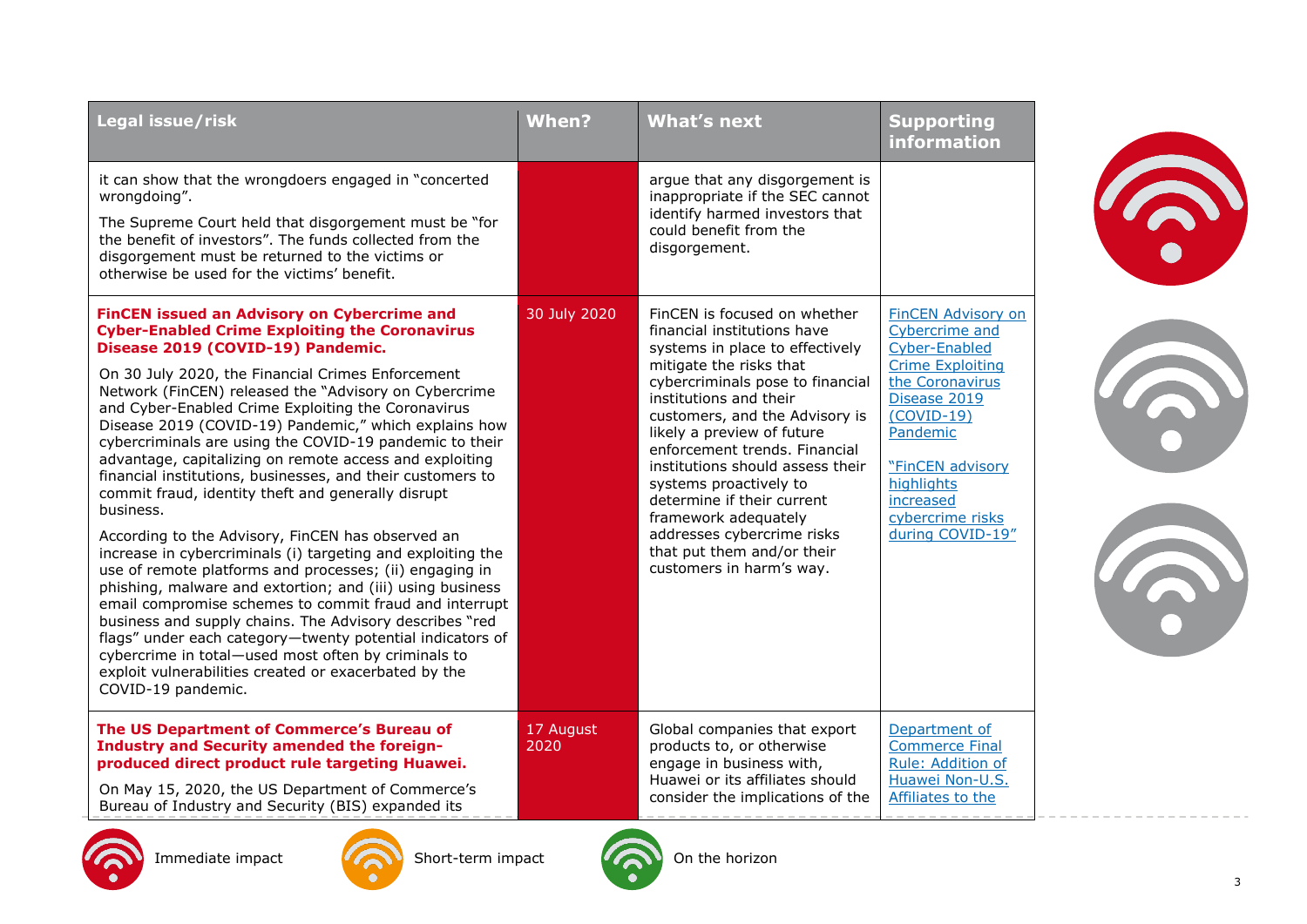| Legal issue/risk                                                                                                                                                                                                                                                                                                                                                                                                                                                                                                                                                                                                                                                                                                                                                                                                                                                                                                                                                                                                                                                                                                                                                                                                                                                                                                                                                                                                                                                                                                                                                                                                                                                                              | <b>When?</b>      | <b>What's next</b>                                                                                                                                      | <b>Supporting</b><br>information                                                                                                                                                        |  |
|-----------------------------------------------------------------------------------------------------------------------------------------------------------------------------------------------------------------------------------------------------------------------------------------------------------------------------------------------------------------------------------------------------------------------------------------------------------------------------------------------------------------------------------------------------------------------------------------------------------------------------------------------------------------------------------------------------------------------------------------------------------------------------------------------------------------------------------------------------------------------------------------------------------------------------------------------------------------------------------------------------------------------------------------------------------------------------------------------------------------------------------------------------------------------------------------------------------------------------------------------------------------------------------------------------------------------------------------------------------------------------------------------------------------------------------------------------------------------------------------------------------------------------------------------------------------------------------------------------------------------------------------------------------------------------------------------|-------------------|---------------------------------------------------------------------------------------------------------------------------------------------------------|-----------------------------------------------------------------------------------------------------------------------------------------------------------------------------------------|--|
| export controls on Huawei Technologies Co. Ltd. (Huawei)<br>by amending the foreign-produced direct product rule,<br>which became final on 17 August.<br>BIS originally placed Huawei, the Chinese<br>telecommunications giant, and 68 of its non-US affiliates<br>on the Entity List on May 21, 2019 (effective May 16,<br>2019), and later added 46 additional non-US affiliates of<br>Huawei to the Entity List on August 21, 2019 (effective<br>August 19, 2019). Placement on the Entity List effectively<br>prohibits the sale, export or transfer of US-origin<br>products, technology or software (items that are subject<br>the Export Administration Regulations (EAR)), to Huawei<br>and its affiliates without a license from BIS. There is a<br>presumption of denial licensing policy for Huawei and its<br>affiliates, making it unlikely that a license request will be<br>granted.<br>The newly amended "foreign-produced direct product"<br>rule, as it applies to Huawei and its affiliates on the Entity<br>List, provides that even if items are produced outside of<br>the US, these items may still be subject to the EAR if: (i)<br>the item contains a certain controlled US-origin content;<br>or (ii) the item is the direct product of certain US-origin<br>technology or software. The amendment also expands the<br>types of US-origin technology and software for which a<br>foreign-produced item is considered to be a direct<br>product.<br>The amendment effectively restricts Huawei's ability to<br>acquire semiconductors and chipsets produced outside<br>the US with the help of equipment that has been<br>produced from US software and technology. |                   | new amendment on these<br>activities. It will be additionally<br>critical for business to stay<br>apprised of any further US<br>restrictions on Huawei. | Entity List, the<br>Removal of<br><b>Temporary General</b><br>License, and<br>Amendments to<br><b>General Prohibition</b><br>Three (Foreign-<br><b>Produced Direct</b><br>Product Rule) |  |
| <b>FinCEN issued a Statement on Enforcement of the</b><br><b>Bank Secrecy Act.</b><br>On 18 August 2020, FinCEN issued a statement reviewing<br>its statutory authority to enforce the Bank Secrecy Act                                                                                                                                                                                                                                                                                                                                                                                                                                                                                                                                                                                                                                                                                                                                                                                                                                                                                                                                                                                                                                                                                                                                                                                                                                                                                                                                                                                                                                                                                       | 18 August<br>2020 | While the statement does not<br>contain any groundbreaking<br>information, it may signal<br>increased BSA enforcement in<br>the near future. Companies  | <b>FinCEN Statement</b><br>on Enforcement of<br>the Bank Secrecy<br>Act                                                                                                                 |  |





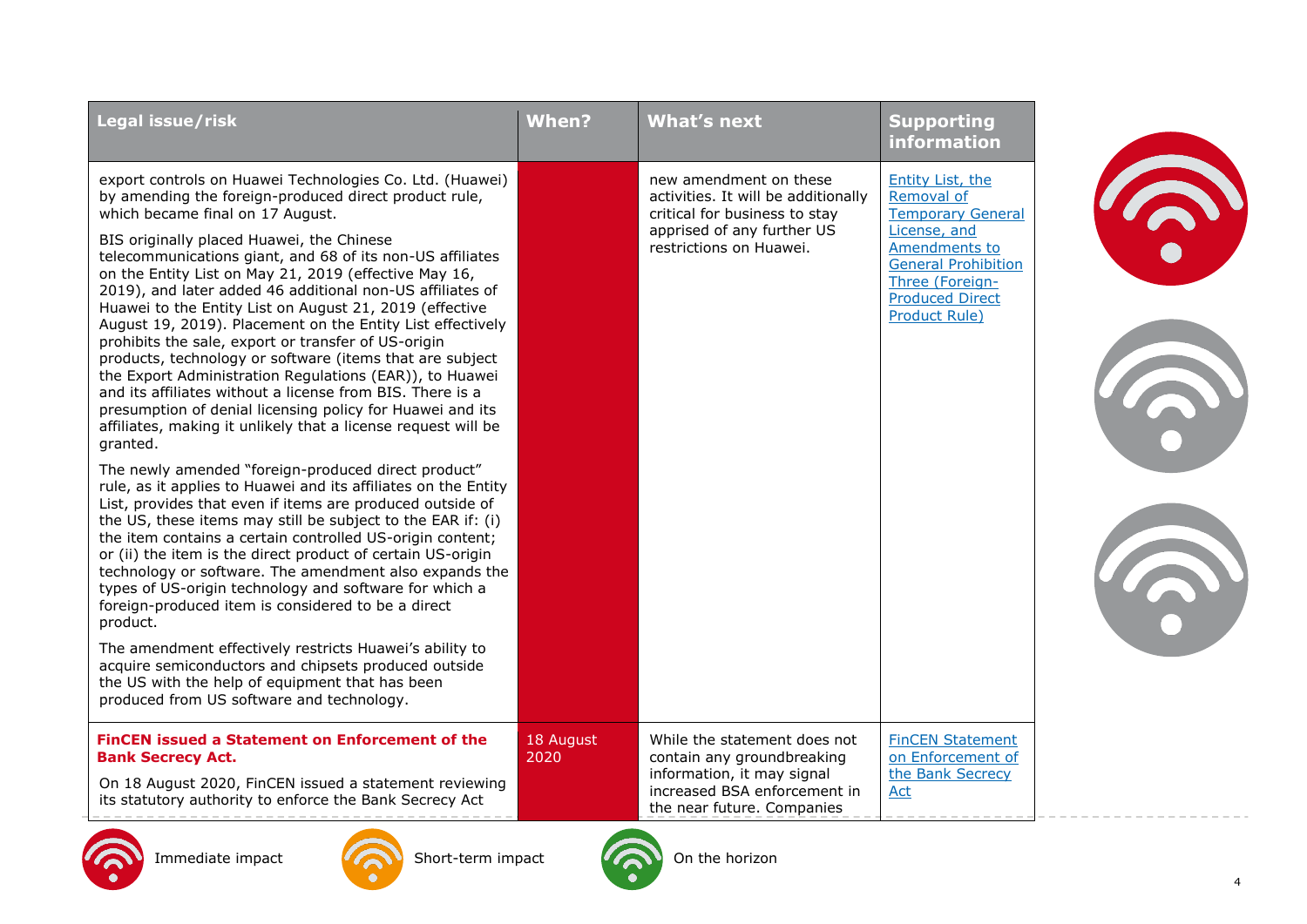| Legal issue/risk                                                                                                                                                                                                                                                                                                                                                                                                                                                                                                                                                                                                                                                    | <b>When?</b>         | <b>What's next</b>                                                                                                                                                                                                                                                                                | <b>Supporting</b><br>information                                                                                                           |  |
|---------------------------------------------------------------------------------------------------------------------------------------------------------------------------------------------------------------------------------------------------------------------------------------------------------------------------------------------------------------------------------------------------------------------------------------------------------------------------------------------------------------------------------------------------------------------------------------------------------------------------------------------------------------------|----------------------|---------------------------------------------------------------------------------------------------------------------------------------------------------------------------------------------------------------------------------------------------------------------------------------------------|--------------------------------------------------------------------------------------------------------------------------------------------|--|
| (BSA). The statement sets forth FinCEN's six different<br>enforcement "approaches" to BSA violations, such as<br>issuing no action or warning letters, imposing civil<br>monetary penalties and making criminal referrals. It also<br>lists factors that FinCEN will consider when determining<br>appropriate sanctions. These factors include self-<br>disclosure, cooperation, remediation and a lack of<br>aggravating circumstances.                                                                                                                                                                                                                            |                      | should evaluate their systems<br>to ensure compliance with the<br>BSA.                                                                                                                                                                                                                            |                                                                                                                                            |  |
| <b>President Trump issued an Executive Order on</b><br>securing the US bulk-power system.                                                                                                                                                                                                                                                                                                                                                                                                                                                                                                                                                                           | 28 September<br>2020 | The DOE is required to publish<br>rules or regulations                                                                                                                                                                                                                                            | Securing the<br><b>United States Bulk-</b>                                                                                                 |  |
| On 1 May 2020, US President Trump issued an Executive<br>Order (EO) aimed at preventing cyberattacks to and<br>interference by foreign adversaries on the US power grid.<br>The EO prohibits the acquisition, importation, transfer or<br>installation of bulk-power system electrical equipment in<br>the US power grid if the US Department of Energy (DOE)<br>determines that: (i) the equipment has a nexus with any<br>foreign adversary (e.g., produced or supplied by entities<br>subject to the jurisdiction of certain high-risk countries);<br>and (ii) the transaction poses an unacceptable risk to<br>national security.                               |                      | implementing the EO within<br>150 days of EO's issue date.<br>This would mean that the DOE<br>must publish rules by the end<br>of September 2020. While<br>proposed rules may come out<br>this fall, the DOE will likely be<br>unable to issue a final rule<br>implementing the EO until<br>2021. | <b>Power System</b><br><b>Executive Order</b><br><b>DOE Notice on</b><br>Securing the<br><b>United States Bulk-</b><br><b>Power System</b> |  |
| Under the EO, the "bulk-power system" is defined as: (i)<br>facilities and control systems necessary for operating an<br>interconnected electric energy transmission network or<br>any part of the network; and (ii) electric energy from<br>generation facilities needed to maintain transmission<br>reliability. The EO specifically excludes facilities used in<br>local distribution. Additionally, "bulk-power system<br>electrical equipment" includes bulk-power system<br>substations and control rooms, substation transformers,<br>large generators and backup generators. Covered<br>equipment is limited to the items specifically listed in the<br>EO. |                      |                                                                                                                                                                                                                                                                                                   |                                                                                                                                            |  |
| While the EO did not provide a list of "foreign<br>adversaries," the DOE recently issued a Request for                                                                                                                                                                                                                                                                                                                                                                                                                                                                                                                                                              |                      |                                                                                                                                                                                                                                                                                                   |                                                                                                                                            |  |
| Immediate impact<br>Short-term impact                                                                                                                                                                                                                                                                                                                                                                                                                                                                                                                                                                                                                               |                      | On the horizon                                                                                                                                                                                                                                                                                    |                                                                                                                                            |  |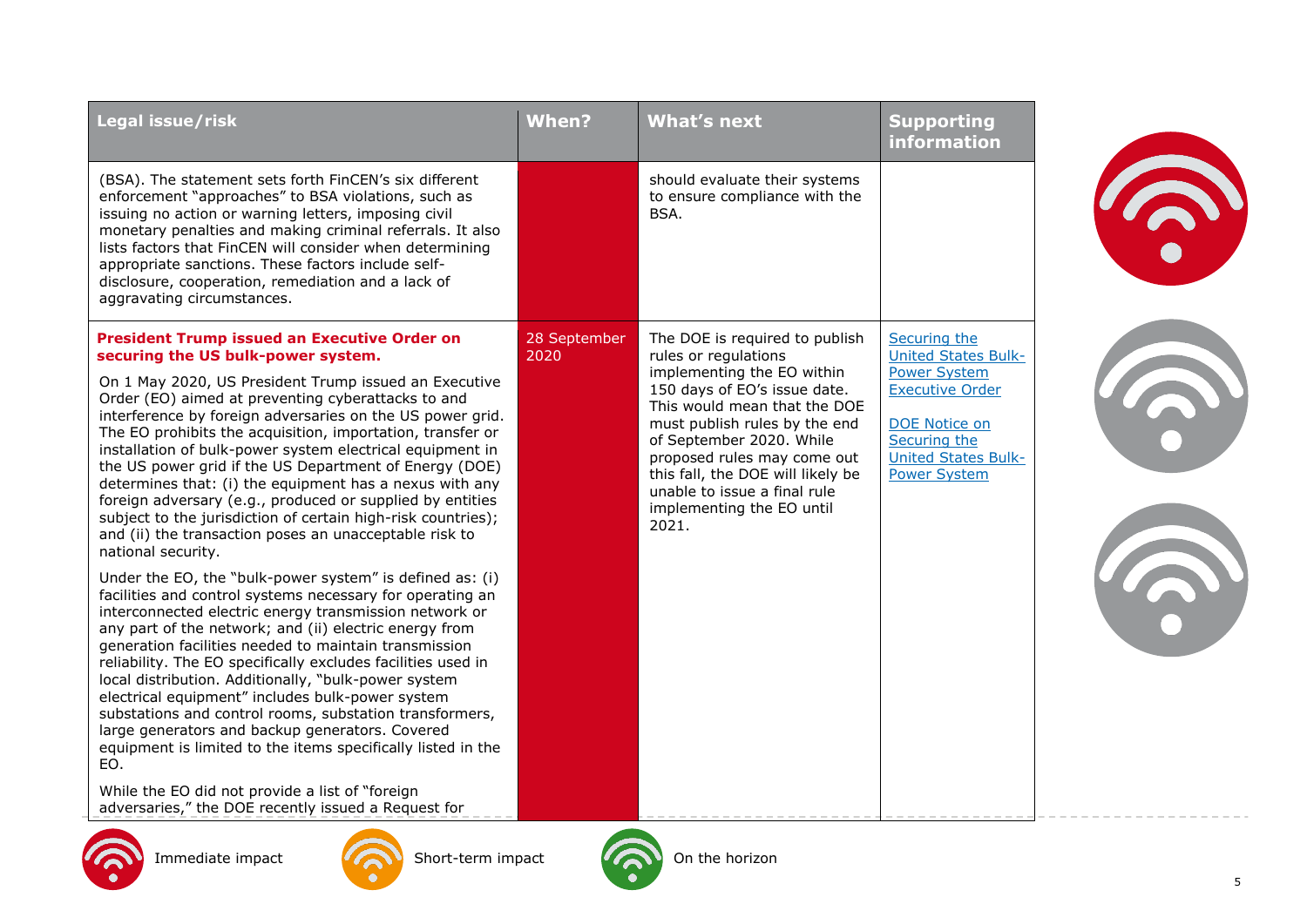| Legal issue/risk                                                                                                                                                                                                                                                                                                                                                                                                                                                                                                                                                                                                                                                                                                                                                                                    | <b>When?</b>       | <b>What's next</b>                                                                                                                                                                                                                                                                                                | <b>Supporting</b><br>information                                                                                                                                             |
|-----------------------------------------------------------------------------------------------------------------------------------------------------------------------------------------------------------------------------------------------------------------------------------------------------------------------------------------------------------------------------------------------------------------------------------------------------------------------------------------------------------------------------------------------------------------------------------------------------------------------------------------------------------------------------------------------------------------------------------------------------------------------------------------------------|--------------------|-------------------------------------------------------------------------------------------------------------------------------------------------------------------------------------------------------------------------------------------------------------------------------------------------------------------|------------------------------------------------------------------------------------------------------------------------------------------------------------------------------|
| Information in the US Federal Register listing China, Iran,<br>North Korea, Russia and Venezuela as foreign<br>adversaries.                                                                                                                                                                                                                                                                                                                                                                                                                                                                                                                                                                                                                                                                         |                    |                                                                                                                                                                                                                                                                                                                   |                                                                                                                                                                              |
| The IRS is taking a renewed interest in compliance<br>and fraud enforcement.<br>On 1 October 2020, James Lee will replace Don Fort as<br>chief of the IRS Criminal Investigation division. The IRS<br>Commissioner described Mr. Lee as highly-respected and<br>noted that he will build upon the working relationships<br>with the civil side of the IRS as well as with the<br>Department of Justice.<br>The IRS also installed Damon Rowe, a veteran of the<br>Criminal Investigation division, as director of the newly-<br>created Fraud Enforcement Office. This office will<br>technically reside within the Small Business/Self<br>Employed Division, but will work on agency-wide<br>compliance issues, including consulting on Fraud<br>Enforcement strategic plans, programs and policy. | October 2020       | There likely will be an increase<br>in compliance and fraud<br>enforcement as cooperation<br>between the IRS civil and<br>criminal divisions rises.<br>Companies should prepare for<br>increased frequency and<br>intensity of fraud audits.                                                                      | <b>IRS Criminal</b><br>Investigation<br>veteran selected as<br>new Fraud<br>Enforcement<br><b>Director</b><br>James Lee selected<br>to lead IRS<br>Criminal<br>Investigation |
| <b>California residents will vote on the California</b><br>Privacy Rights Act, which, if passed, will impose<br>increased privacy obligations on businesses that<br>process California consumers' personal information.<br>On 3 November 2020, California residents will vote on the<br>California Privacy Rights Act (CPRA). If approved, the<br>CPRA will become operative on 1 January 2023, and with<br>the exception of the right of access, shall only apply to<br>personal information collected by a business on or after 1<br>January 2022.<br>The CPRA would replace the California Consumer Privacy<br>Act and would impose additional requirements on<br>companies to protect California consumers' personal                                                                            | 3 November<br>2020 | Companies should monitor the<br>outcome of the 3 November<br>2020 election. If the CPRA is<br>passed, companies that<br>process California consumers'<br>personal information should<br>consult with counsel and take<br>steps to implement procedures<br>sufficient to comply with the<br>new CPRA requirements. | <b>California Privacy</b><br><b>Rights Act</b>                                                                                                                               |







S.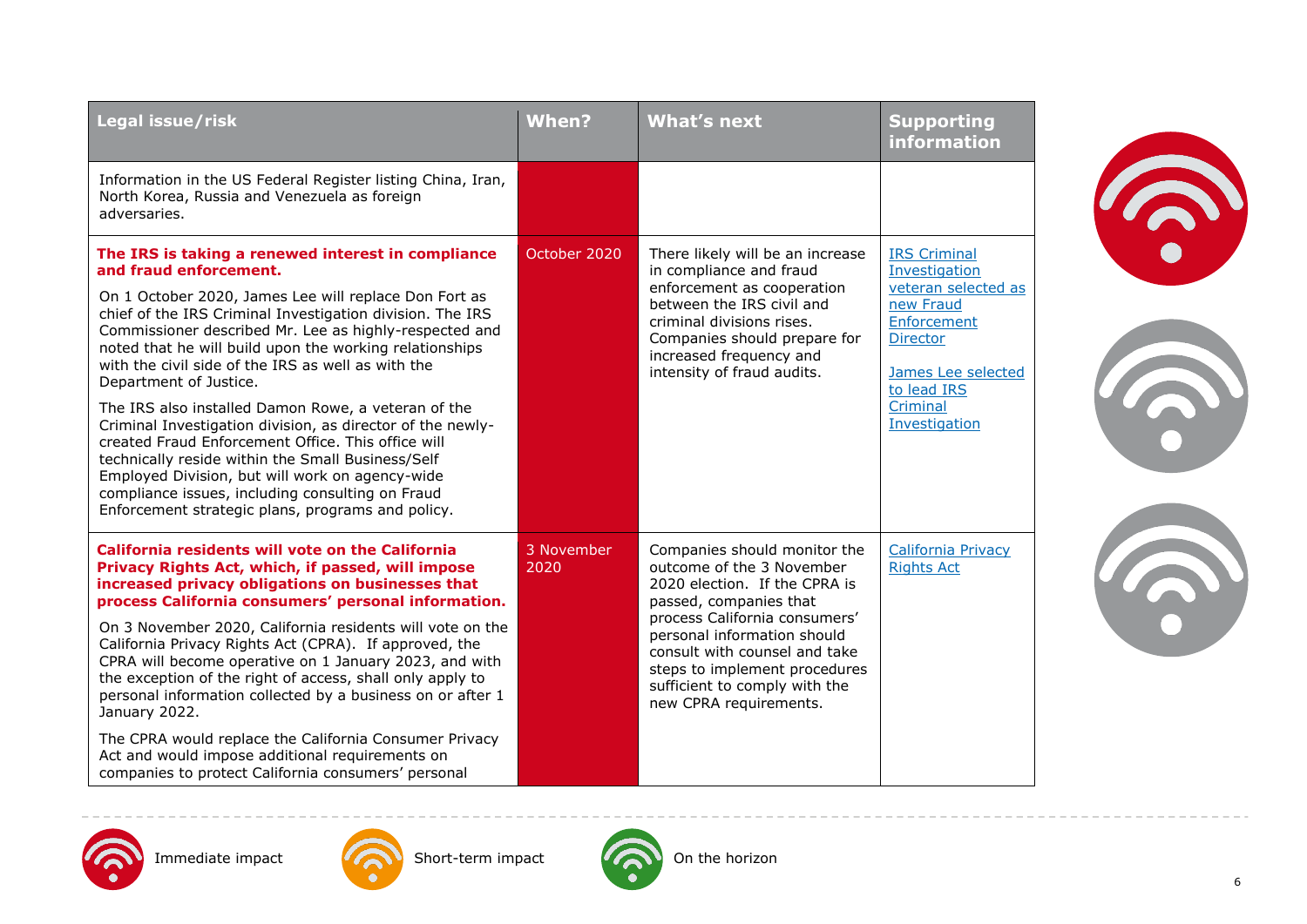| Legal issue/risk                                                                                                                                                                                                                                                                                                                                                                                                                                                                                                                                                                                                                                                                                                                                                                                                                                                                                                                                                                                                                                                                                                                                                                                                                                                                                                             | When?               | <b>What's next</b>                                                                                                                                                                                                                                                                                                                                                                                                          | <b>Supporting</b><br><b>information</b>                                                                                          |  |
|------------------------------------------------------------------------------------------------------------------------------------------------------------------------------------------------------------------------------------------------------------------------------------------------------------------------------------------------------------------------------------------------------------------------------------------------------------------------------------------------------------------------------------------------------------------------------------------------------------------------------------------------------------------------------------------------------------------------------------------------------------------------------------------------------------------------------------------------------------------------------------------------------------------------------------------------------------------------------------------------------------------------------------------------------------------------------------------------------------------------------------------------------------------------------------------------------------------------------------------------------------------------------------------------------------------------------|---------------------|-----------------------------------------------------------------------------------------------------------------------------------------------------------------------------------------------------------------------------------------------------------------------------------------------------------------------------------------------------------------------------------------------------------------------------|----------------------------------------------------------------------------------------------------------------------------------|--|
| information from unauthorized or illegal access,<br>destruction, use, modification or disclosure.<br>The CPRA also contemplates the establishment of a new<br>data protection agency, the California Privacy Protection<br>Agency (CPPA), which will have full administrative power,<br>authority and jurisdiction to implement and enforce the<br>CPRA. The CPPA is expected to issue regulations that will<br>require businesses to perform cybersecurity risk<br>assessments and annual audits.                                                                                                                                                                                                                                                                                                                                                                                                                                                                                                                                                                                                                                                                                                                                                                                                                           |                     |                                                                                                                                                                                                                                                                                                                                                                                                                             |                                                                                                                                  |  |
| <b>FinCEN</b> is considering regulatory amendments<br>intended to improve anti-money laundering<br>programs and compliance with the Bank Secrecy<br>Act.<br>On September 17, 2020, the US Department of<br>Treasury's Financial Crimes Enforcement Network<br>("FinCEN") published an Advance Notice of Proposed<br>Rulemaking ("ANPRM") seeking public comment on a<br>variety of potential regulatory amendments to the anti-<br>money laundering ("AML") requirements of the Bank<br>Secrecy Act ("BSA").<br>The proposed rule would define an "effective and<br>reasonably designed" AML program as one that (i)<br>identifies, assesses and reasonably mitigates risks<br>resulting from illicit financial activities; (ii) assures and<br>monitors compliance with the BSA's recordkeeping and<br>reporting requirements; and (iii) provides "information<br>with a high degree of usefulness to government<br>authorities consistent with both the institution's risk<br>assessment and the risks communicated by relevant<br>government authorities as national AML priorities."<br>It also would explicitly require financial institutions to<br>conduct risk assessments and would provide companies<br>with more flexibility in allocating their resources to<br>address evolving risks. The BSA already requires | 16 November<br>2020 | The public may submit<br>comments on or before<br>November 16, 2020 (within 60<br>days of the ANPRM's<br>publication). FinCEN will then<br>consider the submitted<br>comments and may issue a<br>final rule.<br>In the interim, financial<br>institutions should review their<br>procedures for conducting risk<br>assessments and ensure that<br>they are effective in identifying<br>and remediating potential<br>issues. | Department of the<br><b>Treasury Proposed</b><br>Rulemaking: Anti-<br><b>Money Laundering</b><br>Program<br><b>Effectiveness</b> |  |

On the horizon

Short-term impact

Immediate impact

 $\sum_{i=1}^{n}$ 

 $\overline{7}$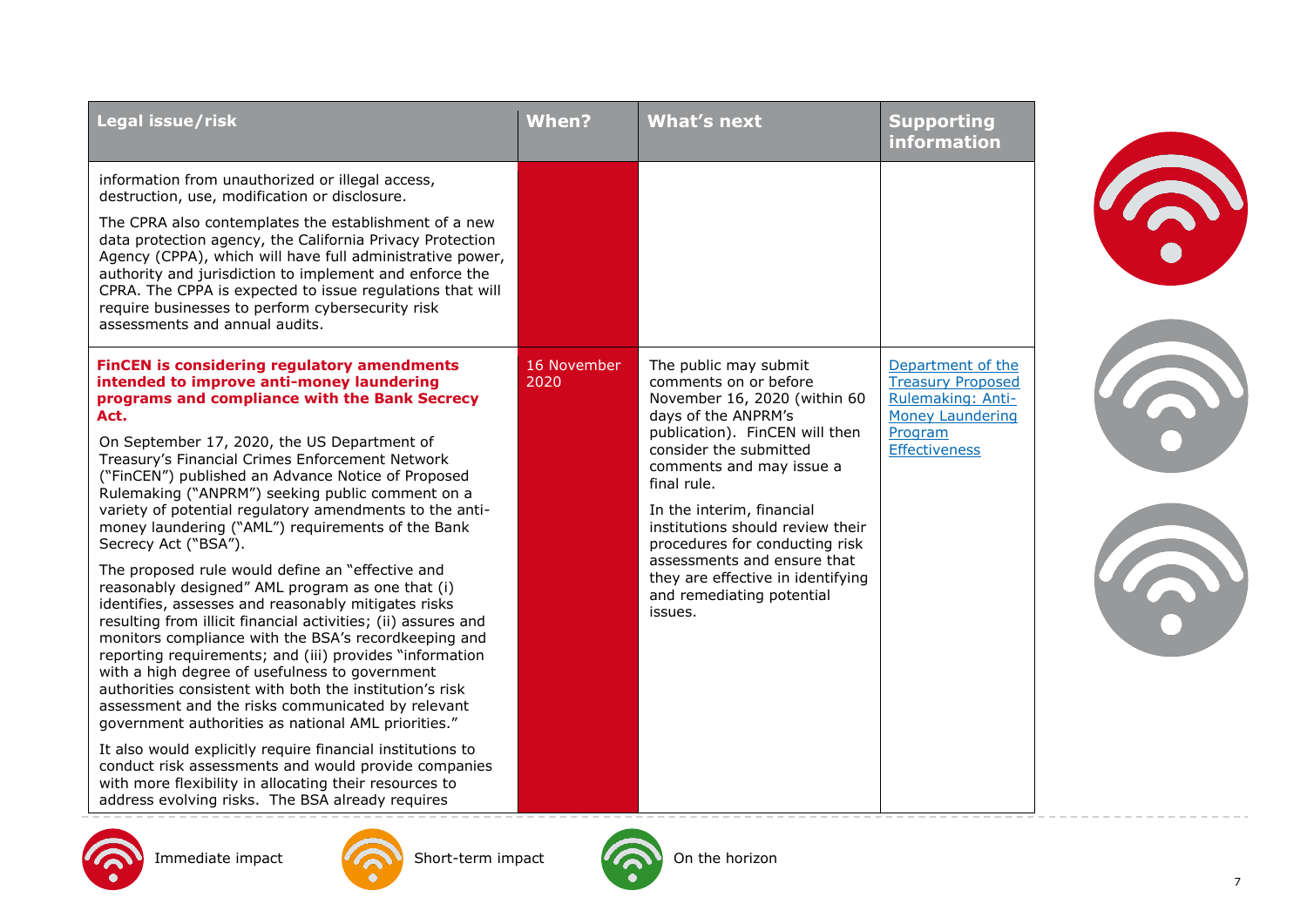| Legal issue/risk                                                                                                                                                                                                                                                                                                                                                                                                                                                                                                                                                                                                                                                                                                                                                                | <b>When?</b> | <b>What's next</b>                                                                                                                                                                                                                                                  | <b>Supporting</b><br><b>information</b> |  |
|---------------------------------------------------------------------------------------------------------------------------------------------------------------------------------------------------------------------------------------------------------------------------------------------------------------------------------------------------------------------------------------------------------------------------------------------------------------------------------------------------------------------------------------------------------------------------------------------------------------------------------------------------------------------------------------------------------------------------------------------------------------------------------|--------------|---------------------------------------------------------------------------------------------------------------------------------------------------------------------------------------------------------------------------------------------------------------------|-----------------------------------------|--|
| financial institutions to implement a compliance program<br>that, at a minimum, includes: (1) a system of internal<br>controls; (2) independent testing of the company's AML<br>program; (3) designation of an AML compliance officer;<br>(4) implementation of an adequate employee training<br>program; and (5) risk-based customer due diligence<br>procedures.                                                                                                                                                                                                                                                                                                                                                                                                              |              |                                                                                                                                                                                                                                                                     |                                         |  |
| If the proposed rule is implemented, the industries that<br>would be affected include banks (including credit unions<br>and other depository institutions); casinos and card<br>clubs; money services businesses; brokers or dealers in<br>securities; mutual funds; insurance companies; futures<br>commission merchants and introducing brokers in<br>commodities; dealers in precious metals, precious stones,<br>or jewels; operators of credit card systems; loan or<br>finance companies; and housing government sponsored<br>enterprises.                                                                                                                                                                                                                                |              |                                                                                                                                                                                                                                                                     |                                         |  |
| Virginia continues to pursue measures to enhance<br>data privacy protections.<br>The Virginia Data Protection and Privacy Advisory<br>Committee is expected to discuss House Bill 954<br>(HB954), or the "Cybersecurity; care and disposal of<br>customer records; security for connected devices", prior<br>to the 2021 regular legislative session. HB954 requires<br>any business that owns, licenses or maintains personal<br>information about a Virginian resident, to take all<br>reasonable steps to dispose of, or arrange for the<br>disposal of, customer records containing personal records<br>within its custody or control by shredding, erasing or<br>otherwise modifying the personal information in those<br>records to make it unreadable or undecipherable. | Ongoing      | The Virginia Data Protection<br>and Privacy Advisory<br>Committee is expected to<br>discuss HB954 in autumn<br>2020. Companies that own,<br>license or maintain personal<br>information about a resident of<br>Virginia should continue to<br>monitor developments. | Virginia HB954                          |  |







Immediate impact **Conducts** Short-term impact **ON** On the horizon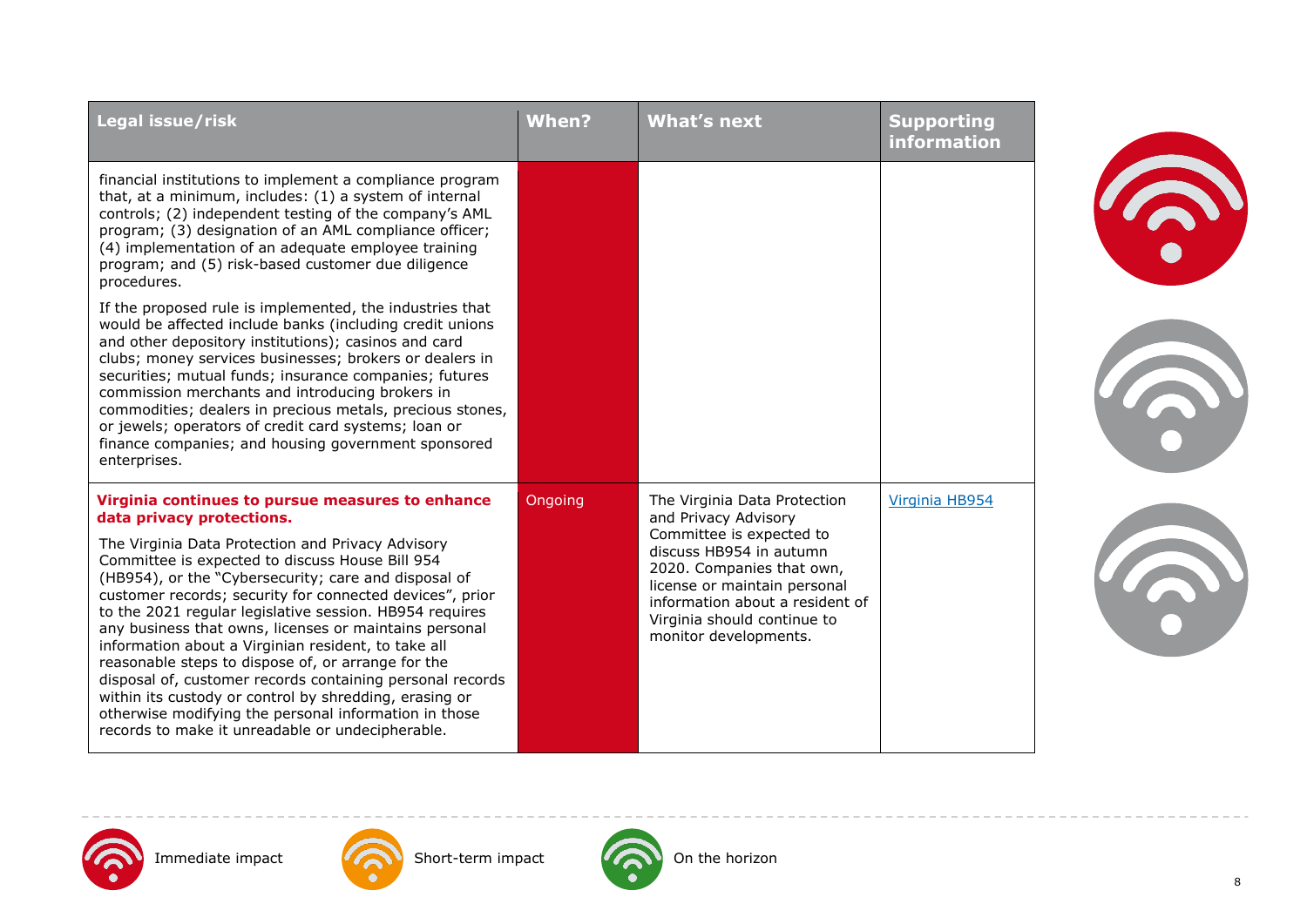| Legal issue/risk                                                                                                                                                                                                                                                                                                                                                                                                                                                                                                                                                          | When?   | What's next?                                                                                                                                                                                                                                                        | <b>Supporting</b><br>information |
|---------------------------------------------------------------------------------------------------------------------------------------------------------------------------------------------------------------------------------------------------------------------------------------------------------------------------------------------------------------------------------------------------------------------------------------------------------------------------------------------------------------------------------------------------------------------------|---------|---------------------------------------------------------------------------------------------------------------------------------------------------------------------------------------------------------------------------------------------------------------------|----------------------------------|
| The IRS is taking a renewed interest in high-net-worth<br>individuals.<br>On 15 July 2020, the IRS started to examine the tax returns of<br>high-net-worth individuals and private foundations using data<br>analytics to identify sophisticated tax planning and aggressive<br>tax strategy. The Global High Wealth Industry Group, known as<br>the IRS Wealth Squad and specially trained in complex<br>domestic and international transactions and structures, is<br>expected to conduct comprehensive and exhaustive audits as a<br>part of this compliance campaign. | Ongoing | Private foundations and<br>high-net-worth<br>individuals should<br>prepare for increased<br>frequency and depth of<br>IRS audits. With the<br>adoption of data<br>analytics, the IRS will be<br>able to identify issues<br>that have previously<br>gone undetected. | 2020 Annual Audit<br>Plan        |







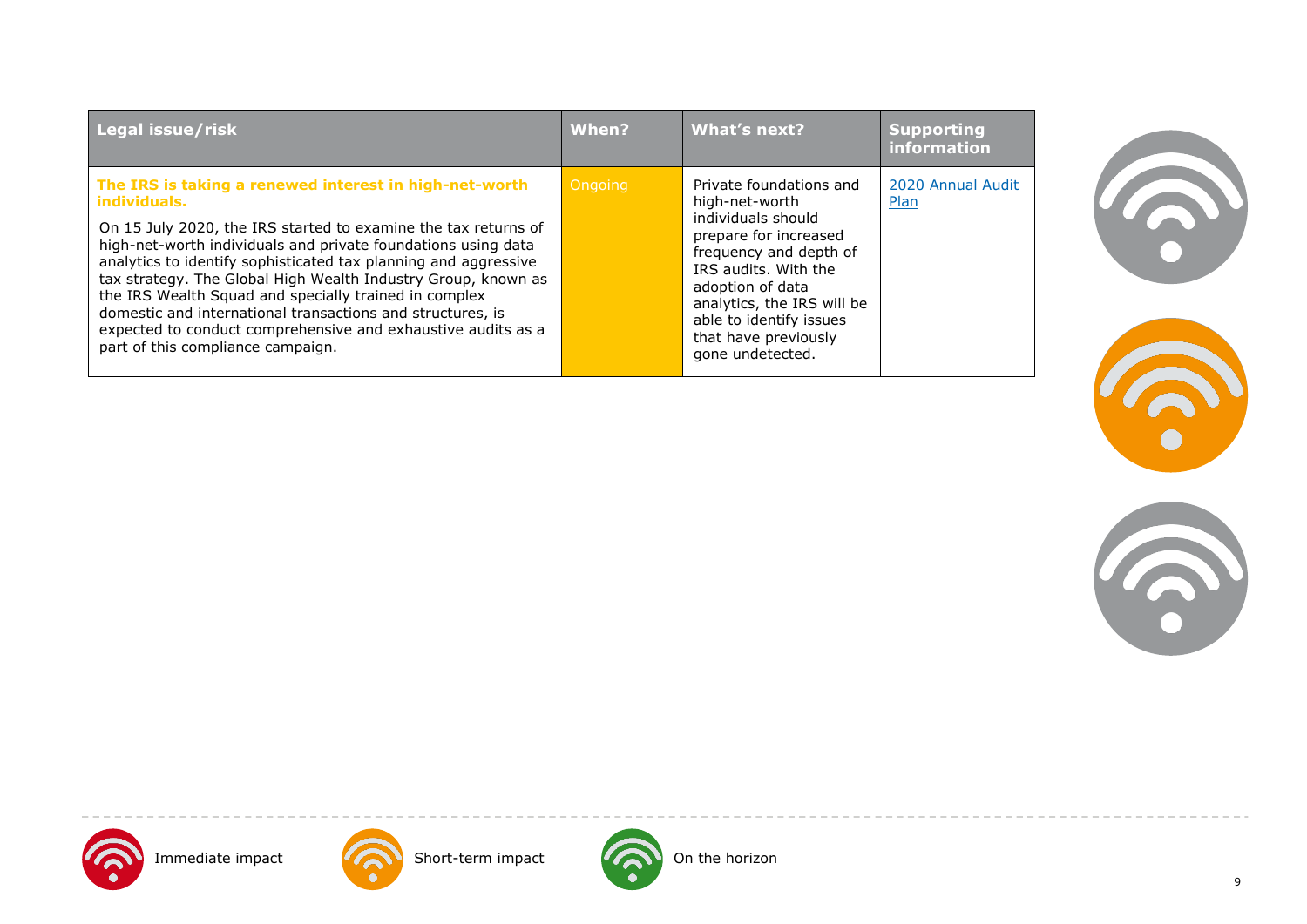| Legal issue/risk                                                                                                                                                                                                                                                                                                                                                                                                           | When?   | <b>What's next?</b>                                                                                                    | <b>Supporting</b><br>information                                                                     |
|----------------------------------------------------------------------------------------------------------------------------------------------------------------------------------------------------------------------------------------------------------------------------------------------------------------------------------------------------------------------------------------------------------------------------|---------|------------------------------------------------------------------------------------------------------------------------|------------------------------------------------------------------------------------------------------|
| US Congress is considering a bill that would criminalize<br>soliciting or receiving bribes and establish a process to<br>fund overseas anti-corruption initiatives.                                                                                                                                                                                                                                                        | Ongoing | It is unclear when<br>Congress will vote on the<br>CROOK Act. Companies<br>should continue to<br>monitor developments. | H.R. $3843 -$<br><b>Countering Russian</b><br>and Other<br><b>Overseas</b><br><b>Kleptocracy Act</b> |
| The Russian and Other Overseas Kleptocracy (CROOK) Act was<br>introduced in US Congress with bipartisan support. The<br>committees assigned the bill to the full US House of<br>Representatives and Senate for consideration on 18 December<br>2019, but the US Congress has not yet voted on the bill.                                                                                                                    |         |                                                                                                                        |                                                                                                      |
| The US Foreign Corrupt Practices Act (FCPA) criminalizes<br>offering, paying, or promising to pay bribes to foreign officials.<br>The CROOK Act, if passed, also would criminalize soliciting or<br>receiving bribes. It would require 5% of fines levied in FCPA<br>enforcement actions to be deposited into an anti-corruption<br>"action fund," which would be used to assist overseas anti-<br>corruption initiatives. |         |                                                                                                                        |                                                                                                      |